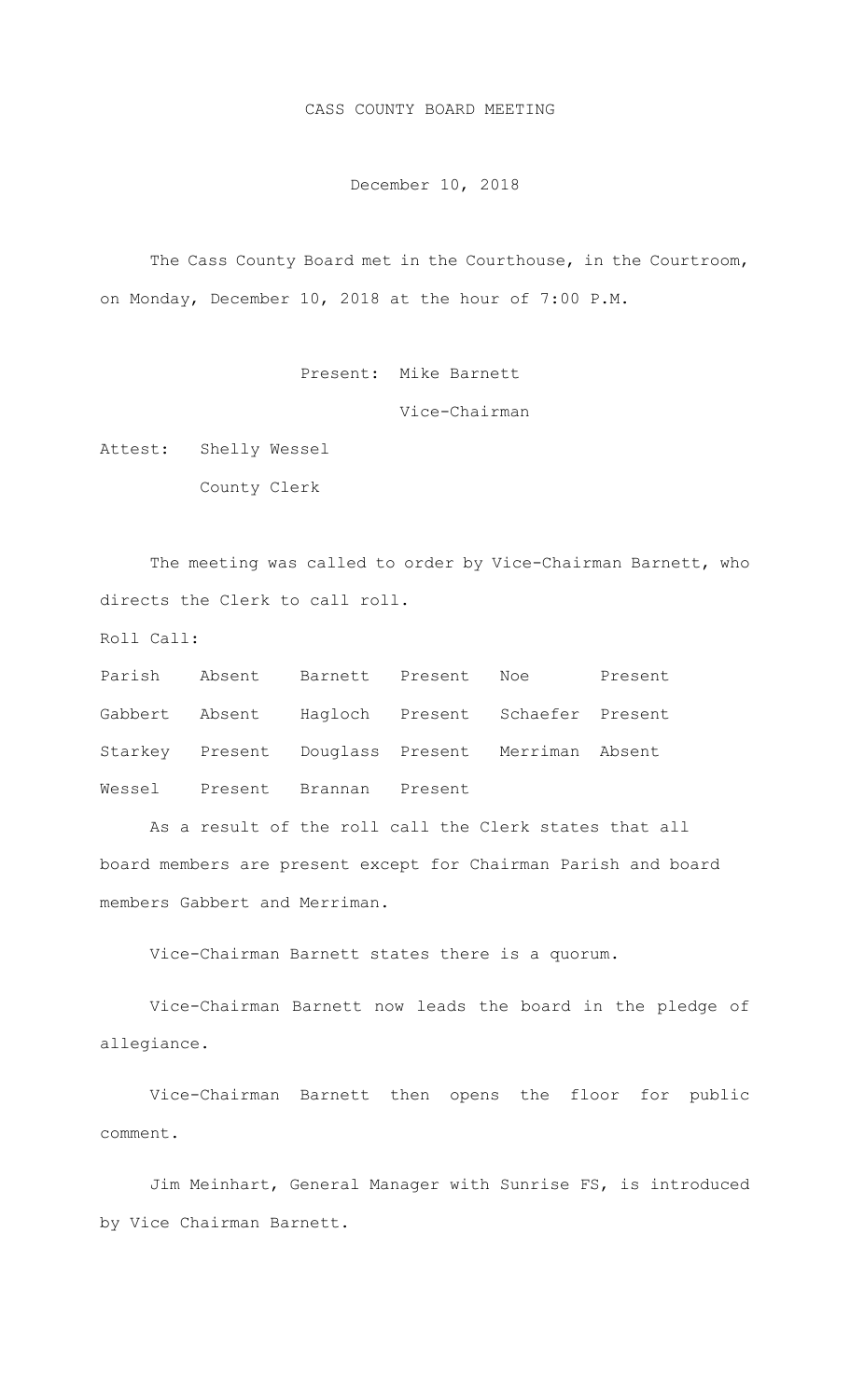Meinhart states that he wants to be transparent with the Board and the community in regards to the active projects that are in the works.

Meinhart states Sunrise FS has bought 25 acres East of their current facility. The project will be an investment of eight and a half million dollars. This will include a new fertilizer shed and various facilities that will be used for the shop and office employees.

Meinhart also states in approximately 3-5 years the second phase of the project will begin that will include a new grain facility. The total investment overall is estimated at 17 million dollars.

Meinhart states that he will always be available for any questions or concerns.

There are no other public comments.

Vice-Chairman Barnett next presents the Proclamation for Eva Lynn. Barnett states that Mrs. Lynn has been the longest serving board member serving from Dec.11,1978 to Feb.12,2018.

Barnett states this Proclamation is acknowledging Lynn's dedication and service to Cass County.

Brannan makes a motion to approve the Proclamation and Douglass seconds the motion. The vote is by acclamation and declared carried.

Vice-Chairman Barnett asks if the daughters of Eva Lynn, Sharon Wilmot and Linda Birdsell, will come forward to accept the Proclamation; Linda Birdsell, thanks the board for the Proclamation and states "This was her mother's life".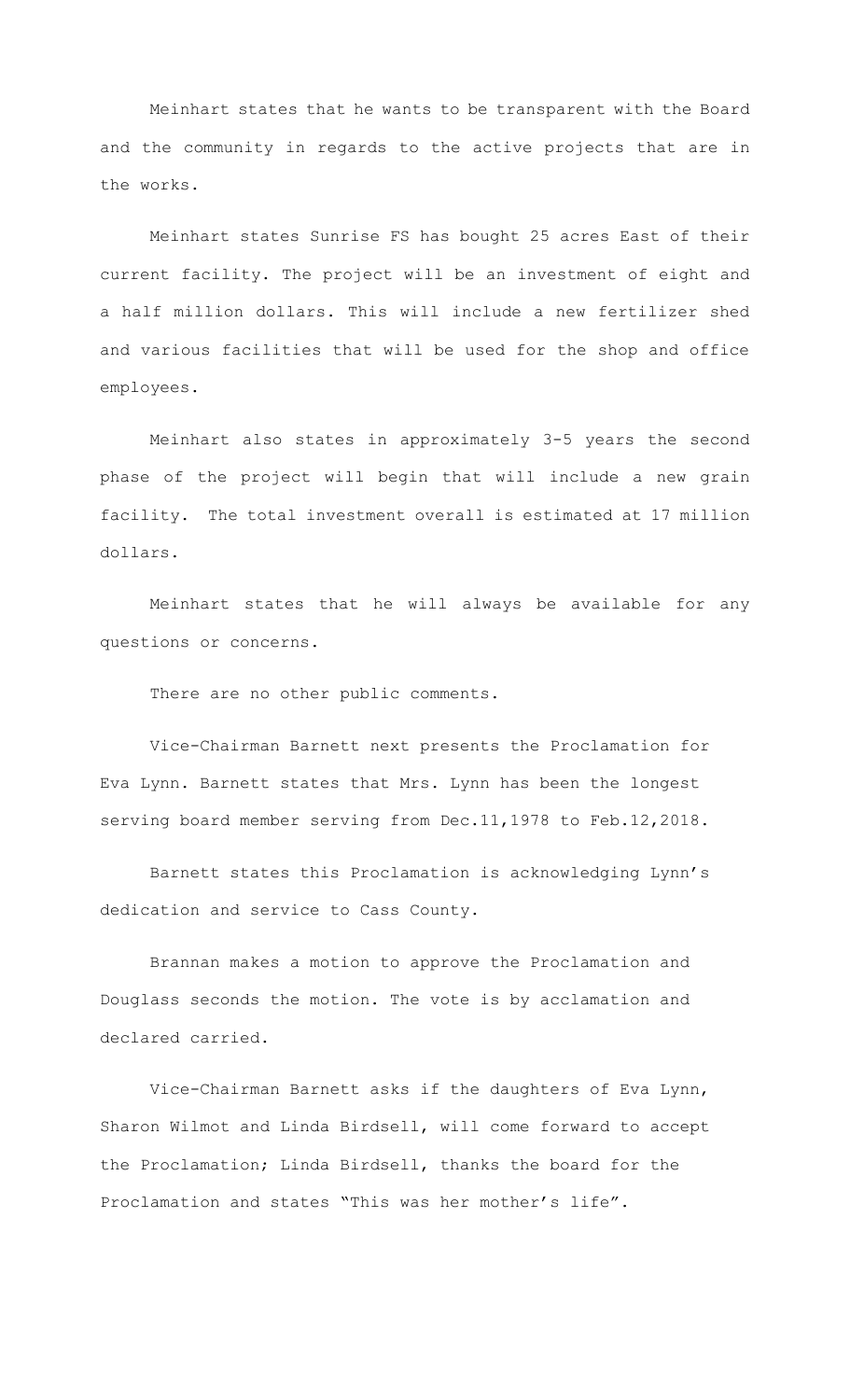Vice-Chairman Barnett asks if there is any old business.

 Tim Icenogle, Highway Engineer, presents the Resolution Reapportioning Funds within the County Highway Fund.

Schaefer makes a motion to approve the Resolution and Wessel seconds. The vote is by acclamation and declared carried.

Vice-Chairman Barnett next appoints the Committee on Credentials. Board members Noe, Schaefer, and Douglas are appointed and review the final election results. Schaefer, states that from the information the committee received they see no discrepancies.

Wessel makes a motion to accept the results and Starkey seconds the motion. The vote is by acclamation and declared carried.

At approximately 7:15 P.M., with no other business to take place, Wessel moves the old board adjourn "Sine Die" (which means without a day) and Starkey seconds the motion. The vote is by acclamation and declared carried.

Shelly Wessel

Cass County Clerk

December 10, 2018

Statutory Meeting

Of

New Board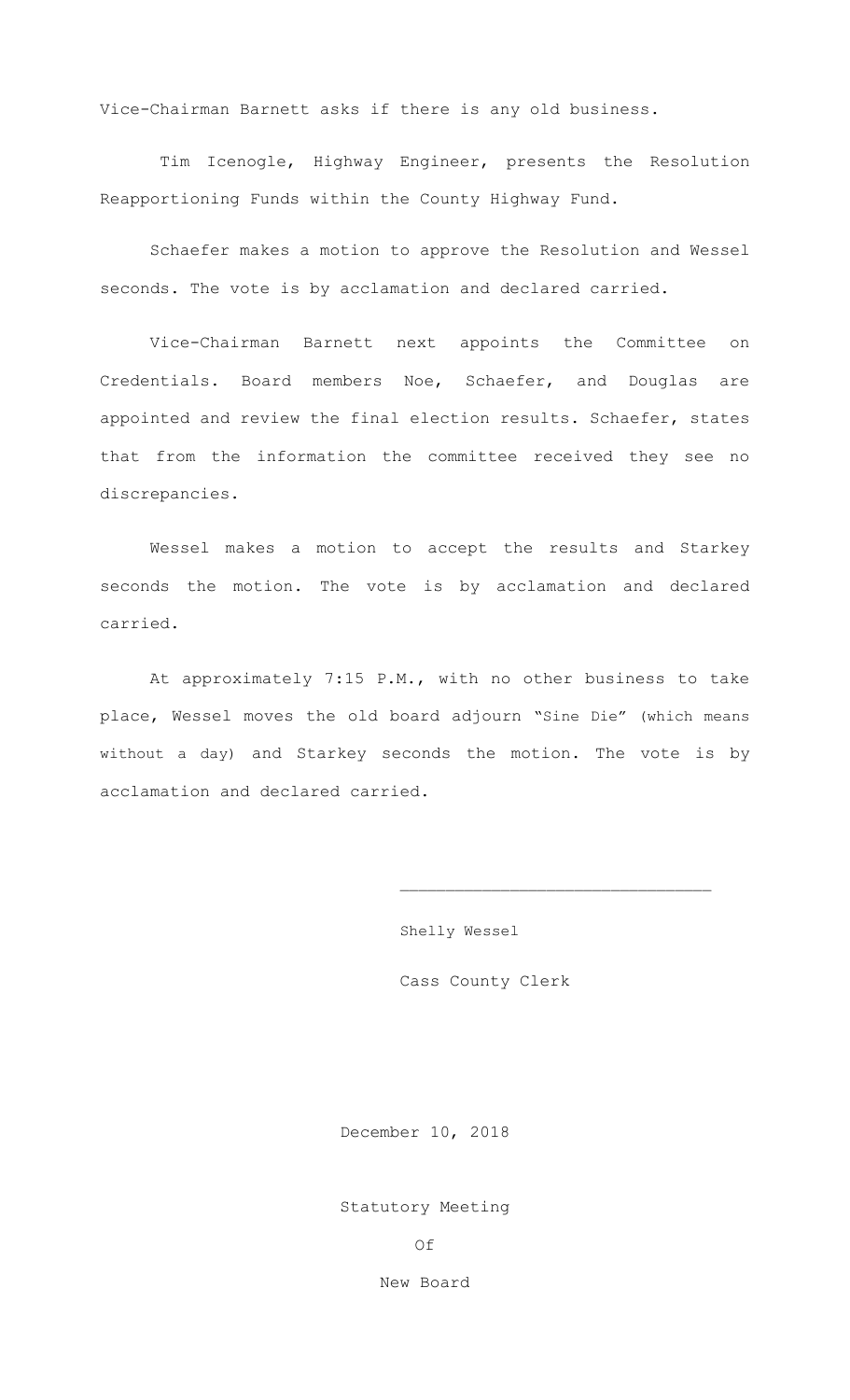At approximately 7:15 P.M., the County Clerk, Shelly Wessel, calls the meeting to order.

The Clerk welcomes the newly elected board member, Josh Millard, as he is seated.

The Clerk calls roll.

Roll call:

|  | Parish Absent Barnett Present Noe                |  | Present |
|--|--------------------------------------------------|--|---------|
|  | Millard Present Hagloch Present Schaefer Present |  |         |
|  | Starkey Present Douglass Present Merriman Absent |  |         |
|  | Wessel Present Brannan Present                   |  |         |

As a result of the roll call the Clerk states that all members are present except Parish and Merriman.

 Sheriff Devron Ohrn states the Cass County Board is now in session.

County Clerk, Shelly Wessel, as acting Chairman, states the next order of business is to select a Temporary Chairman.

Brannan nominates Michael Barnett as Temporary Chairman and Douglass seconds the motion. A motion to close the nominations and elect Michael Barnett as Temporary Chairman is made by Douglass and seconded by Starkey. The vote is by acclamation and declared carried.

As Temporary Chairman, Michael Barnett asks for a motion to nominate a Permanent Chairman of the Cass County Board. Douglass nominates Michael Barnett and Noe seconds the nomination.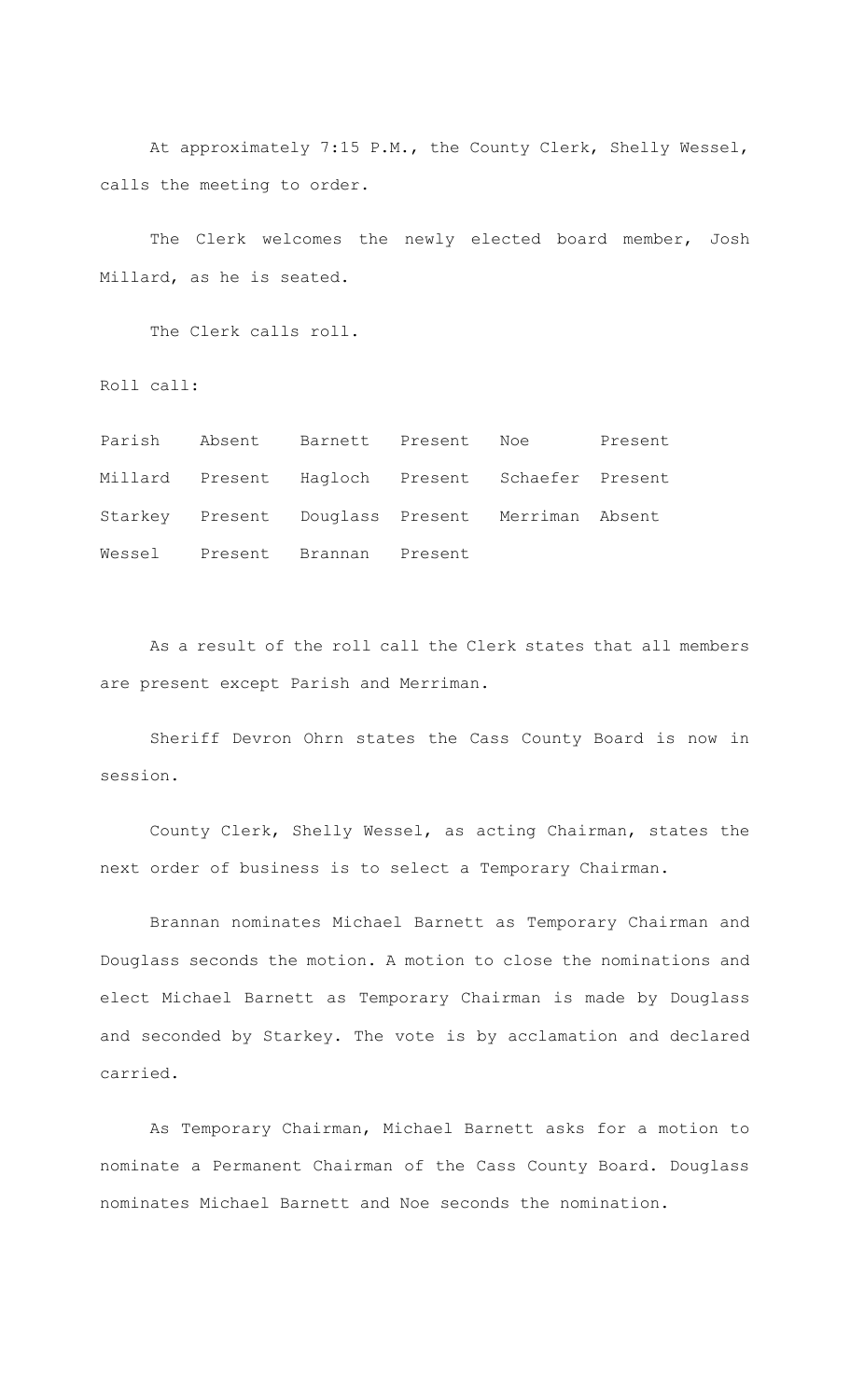A motion to close the nominations and elect Michael Barnett as Permanent Chairman is made by Schafer and seconded by Wessel. The vote is by acclamation and declared carried.

Chairman Barnett directs the Clerk to call roll.

The Clerk calls roll.

Roll call:

| Parish      | Absent | Barnett      | Yes | Noe             | Yes |
|-------------|--------|--------------|-----|-----------------|-----|
| Millard     | Yes    | Hagloch Yes  |     | Schaefer Yes    |     |
| Starkey Yes |        | Douglass Yes |     | Merriman Absent |     |
| Wessel      | Yes    | Brannan      | Yes |                 |     |

As a result of the roll call the Clerk states that all members present have voted in the affirmative.

Chairman Barnett states the next order of business is to select a Vice Chairman of the County Board. Schafer nominates David Parish and Wessel seconds the nomination. A motion to close the nominations and elect David Parish as Vice Chairman is made by Hagloch and Seconded by Brannan.

Chairman Barnett directs the Clerk to call roll.

Roll call:

| Parish      |     | Absent Barnett Yes |     | Noe             | Yes |
|-------------|-----|--------------------|-----|-----------------|-----|
| Millard Yes |     | Hagloch Yes        |     | Schaefer Yes    |     |
| Starkey Yes |     | Douglass Yes       |     | Merriman Absent |     |
| Wessel      | Yes | Brannan            | Yes |                 |     |

As a result of the roll call the Clerk states that all members present have voted in the affirmative.

Chairman Barnett next presents the new list of standing committees.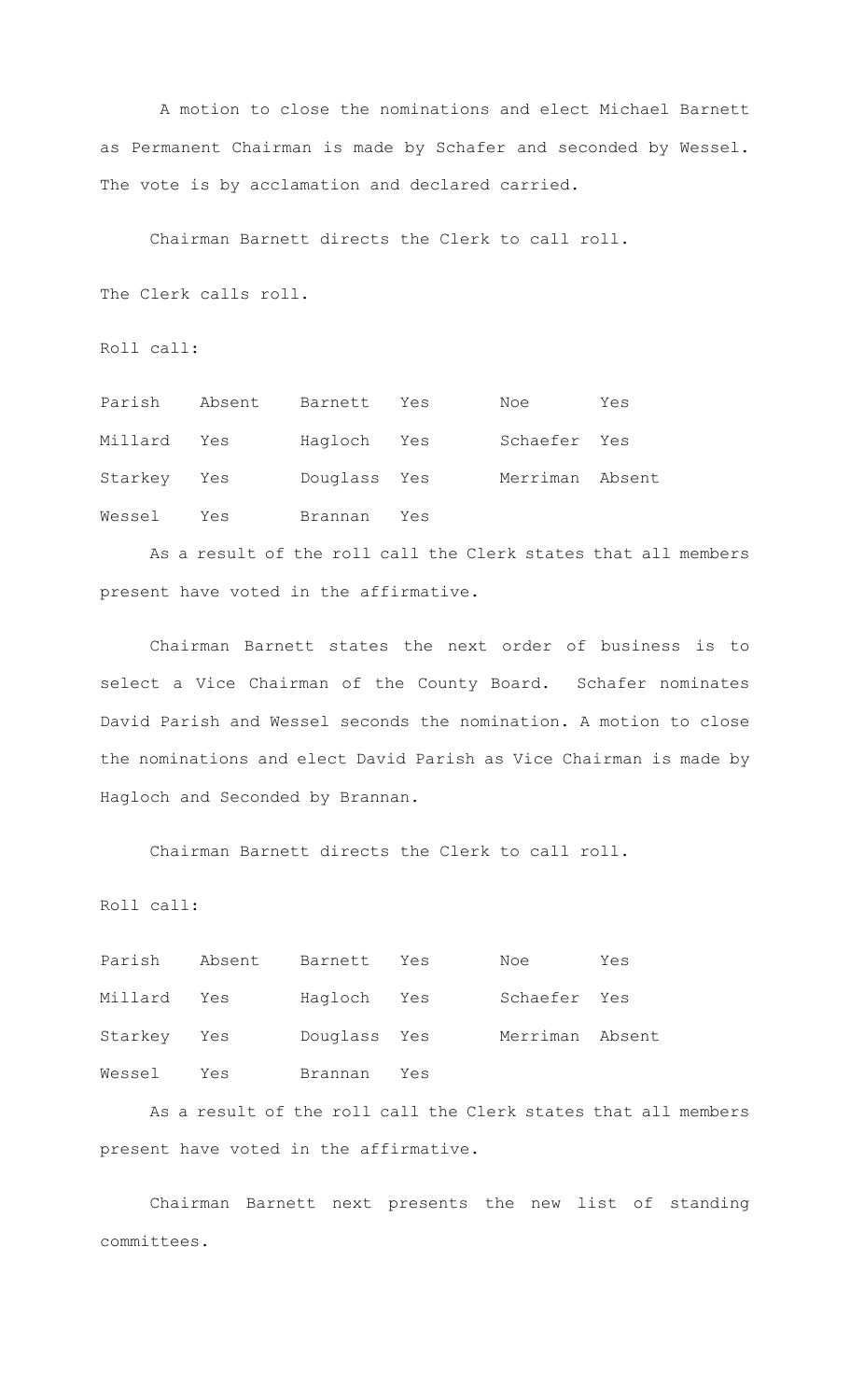A motion to approve the standing committees is made by Noe and seconded by Douglass. The vote is by acclamation and declared carried.

The clerk next reads the minutes from the November 12, 2018 Cass County Board meeting.

Starkey makes a motion to approve the minutes and Millard seconds. The vote is by acclamation and declared carried.

The Clerk next reads the correspondence.

The Clerk reads a letter of gratitude from Beth Warden regarding the Cass County Board Scholarship Award.

 Chairman Barnett next calls for reports from the standing committees:

Barnett reporting for the Courthouse and Jail Committee, states the committee met on December 6th and approved all bills as presented.

Hagloch, Chairman of the Road and Bridge committee reports the committee met on December 3rd and approved all bills.

Brannan states that the Health Board met on November 28, 2018, reports that we do not have any active TB cases in Cass County at this time.

Brannan also states that the Health Board reviewed the policies and procedures for Narcan (heroin overdose) and that those policies have been approved.

Schaefer reporting for Cass Rural Water, states that the tornado knocked out Beardstown water supply temporarily, Schaefer states as a result Arenzville Rural Water is working closely with Beardstown to arrange an emergency backup system.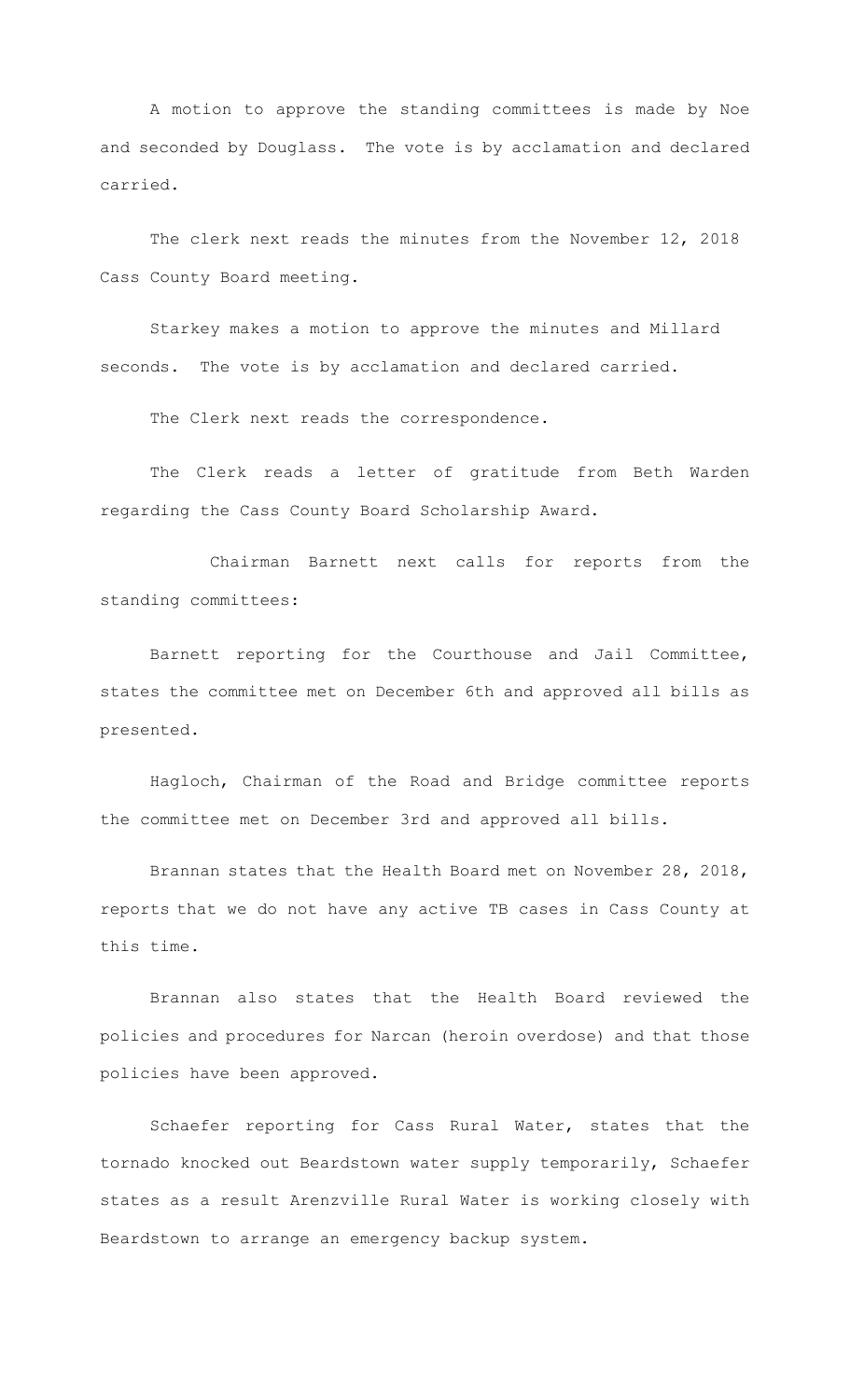Schaeffer reports on behalf of the Supervisor of Assessments Committee, one lawsuit has concluded in our favor.

Hagloch, Liaison for E-9-1-1, states the committee met on November 26, 2018 and approved all bills and reviewed the hourly rates. The trend seems to be that the people get trained and then leave and our pay rate is the primary reason.

Hagloch states that the hourly rates will be increased from \$9 hr to \$10 hr for part time employees. The pay rate for part time employees that receive training will be increased from \$10 hr to \$11.50 hr. The full time employee rate will increase from \$11 hr to \$13.50 hr. The employees will also receive the annual cost of living increase.

Schaefer reporting for Mental Health, reports that Jean Hance has retired. He also reports that the state will include adults in the SASS program beginning January 1, 2019. This program provides assistance for suicide prevention for children and now adults.

Starkey liaison for the T.I.F Board, states that they met in November. Starkey states that Colwell Memorial Home submitted an application for work by the City Cemetery and Tyson's has submitted an application to expand their driveway. The City Council of Beardstown approved both requests.

There are no reports from the following committees: Animal Control Insurance and Bonds Cooperative Extension Finance and Judiciary Legislative Liquor control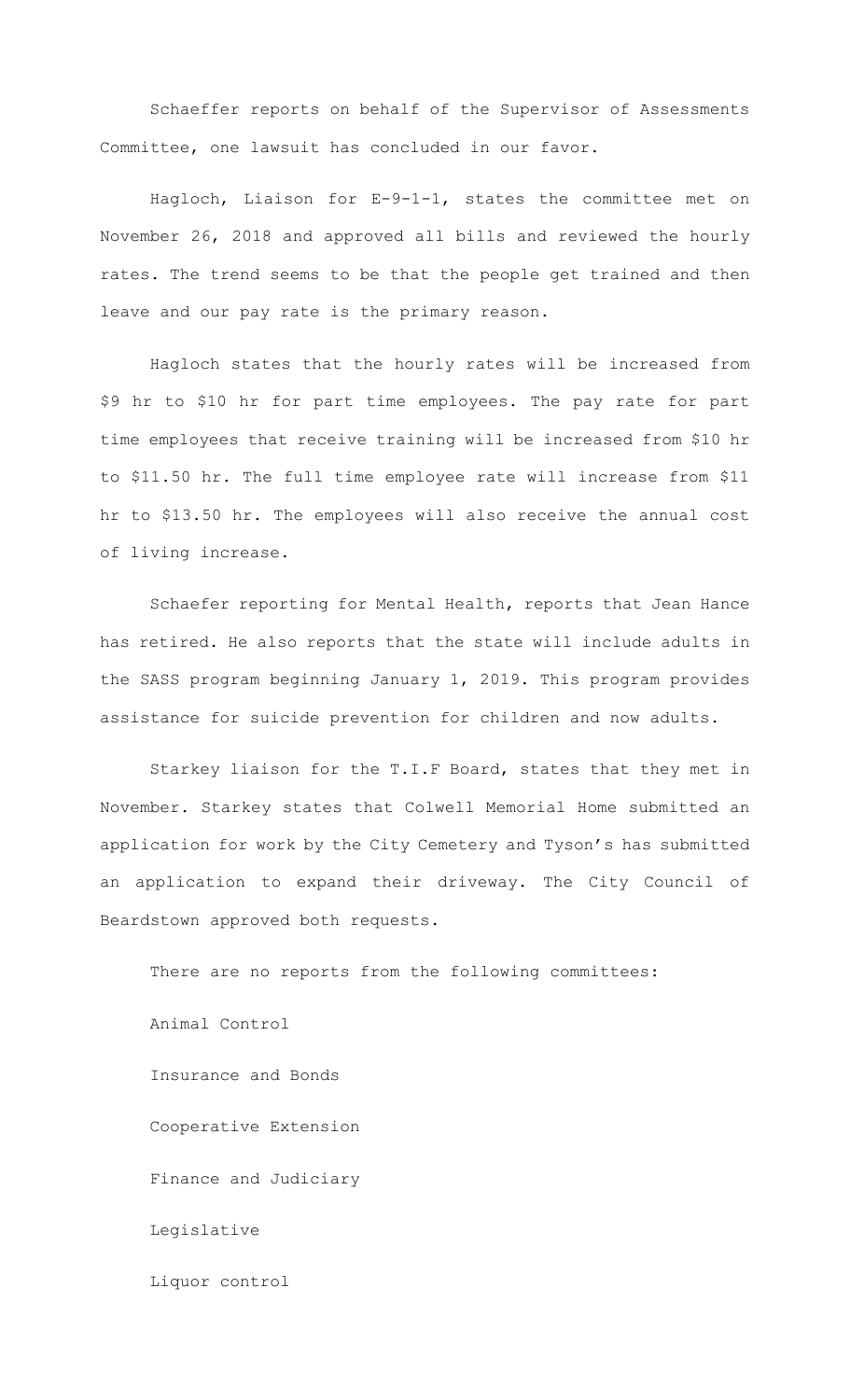Economic Development Policies & Procedures OEDC OEDC Tourism

The board now moves on to new business.

Chairman Barnett presents the Appointment of Denzil Lorton to Cass County Zoning Officer, Scott Lummis to Cass County Death Examiner, Mike Kirchner to Insurance Risk Manager, and Roger Lauder to E.S.D.A. Director.

Douglas makes a motion to approve the appointments and Wessel seconds the motion. The vote is by acclamation and declared carried.

Chairman Barnett presents the Appointments of Drew Carls to the New Panky Pond Special Drainage District and Jonathan E. Stock to the Old River Drainage and Levee District.

Schaefer makes a motion to approve the appointments and Brannan seconds the motion. The vote is by acclamation and declared carried.

Chairman Barnett presents the Appointment of Rick Dennis to Cass County Animal Control Administrator.

Brannan makes a motion to approve the appointments and Starkey seconds the motion. The vote is by acclamation and declared carried.

The Clerk next presents the Resolution for the Budget Transfer of Various Funds and Departments.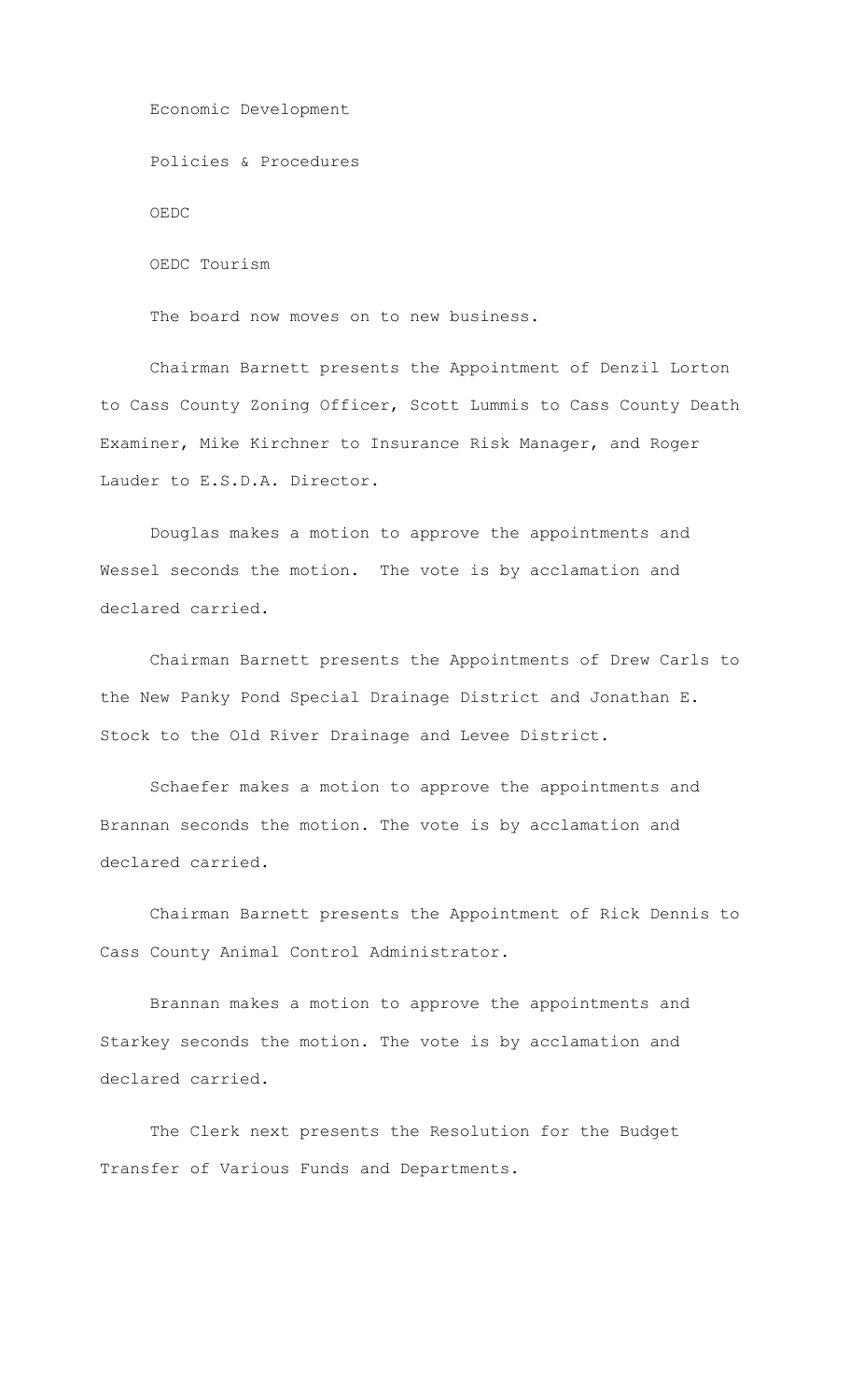Brannan makes a motion to approve the Resolution and Wessel seconds the motion. The vote is by acclamation and declared carried.

The clerk next presents the Cyber Navigator Program Agreement. Cass County will receive a \$11,121.42 HAVA Grant to be applied to cyber security if the County participates. SBE will send out a cyber-navigator to complete an onsite risk assessment to review our election process to make sure that there are no security issues.

Starkey makes a motion to participate in the Cyber Security Program and Millard seconds the motion. The vote is by acclamation and declared carried.

The clerk next presents the Anticipation Warrant from Petefish, Skiles & Co., regarding the county ambulance contract.

Brannan makes a motion to approve the Anticipation Warrant and Douglass seconds the motion. The vote is by acclamation and declared carried.

The Clerk next presents the State's Attorney Appellate Prosecutor Resolution.

A motion to approve the resolution is made by Hagloch and seconded by Schaefer. The vote is by acclamation and declared carried.

Chairman Barnett states that due to T.J Wessel being elected in November as the 8th Judicial Circuit Judge he has submitted his resignation as Public Defender.

Chairman Barnett states that at this time he would like to present the Appointment of Richard Mann as Interim Public Defender.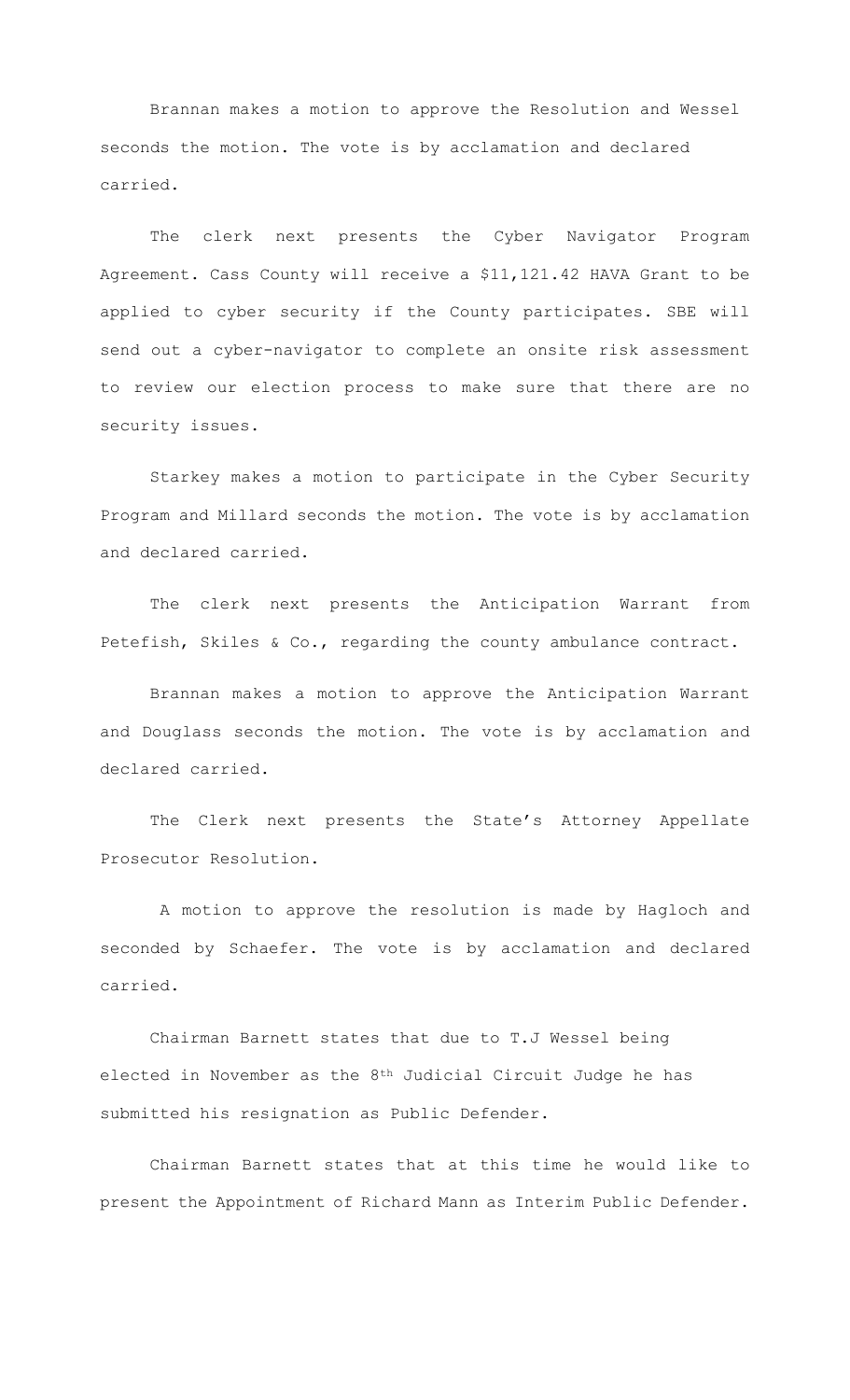Chairman Barnett also presents the Circuit Judges Confirmation of the Appointment of Richard Mann as Interim Public Defender.

Starkey makes a motion to approve the appointment of Richard Mann as Interim Public Defender and Wessel seconds the motion. The vote is by acclamation and declared carried.

Chairman Barnett, presents the Interim Public Defender's contract for approval. Judge TJ Wessel states the contract is for 60 days for a total of \$15,000.00 to be paid in 4 installments.

Noe makes a motion to approve the Interim Public Defender's contract and Millard seconds the motion. The vote is by acclamation and declared carried.

Icenogle next presents the Motor Fuel Tax Maintenance Resolution. A motion to approve the resolution is made by Hagloch and seconded by Brannan. The vote is by acclamation and declared carried.

Icenogle next presents the County Engineer Salary Resolution. A motion to approve the resolution is made by Schaefer and seconded by Douglass. The vote is by acclamation and declared carried.

Icenogle then presents the Agreement for the County Engineer Salary. A motion to approve the agreement is made by Wessel and seconded by Starkey. The vote is by acclamation and declared carried.

Icenogle, Cass County Highway Engineer, presents the Cass County Highway Department Inventory.

A motion to receive the inventory is made by Hagloch and seconded by Brannan. The vote is by acclamation and declared carried.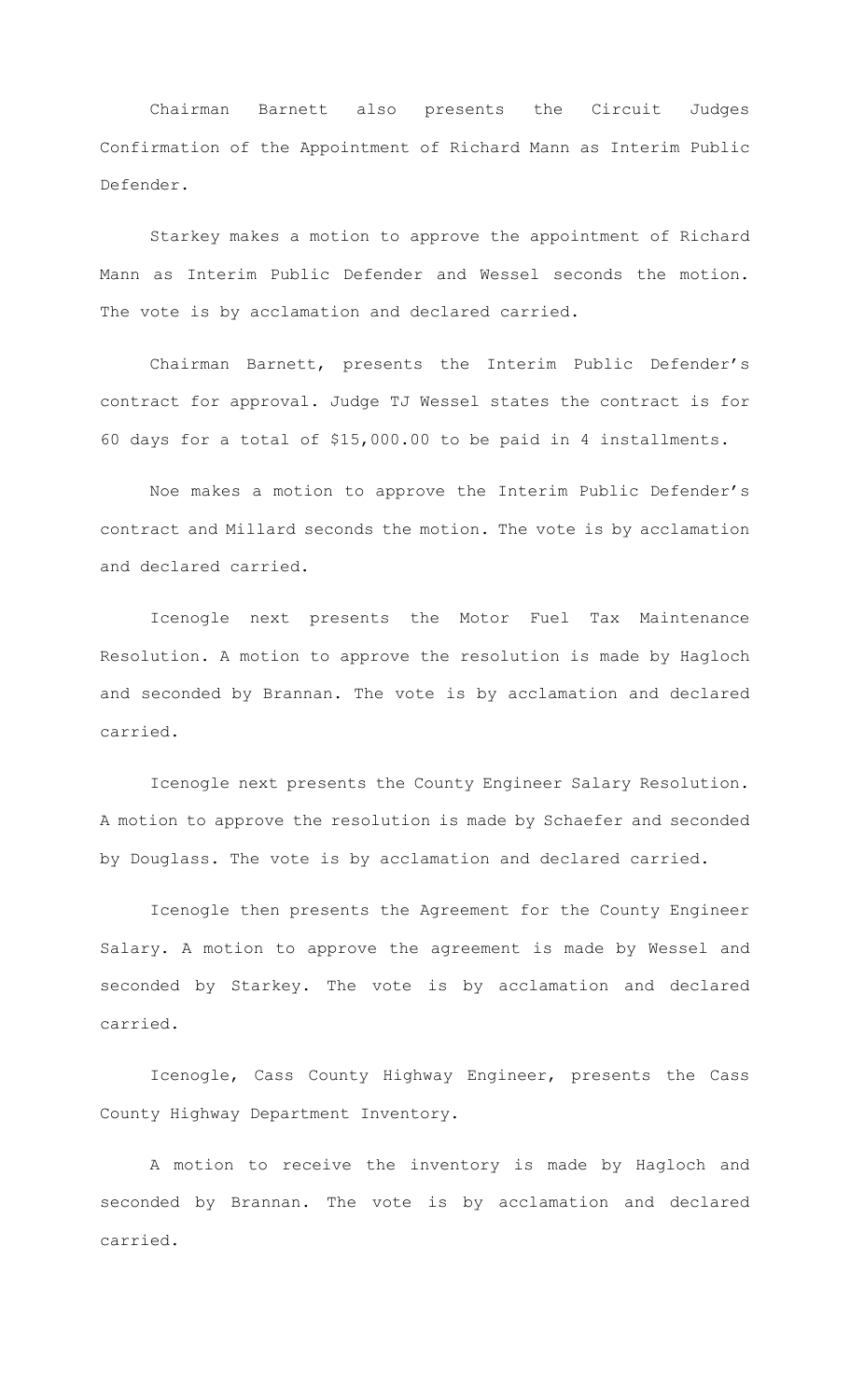Icenogle, Cass County Highway Engineer, presents the Artisan Consulting Contract for Professional Services for 2019.

A motion to approve the Artisan Contract is made by Hagloch and seconded by Brannan. The vote is by acclamation and declared carried.

Chairman Barnett presents the County Officers Bonds to the board for approval. A motion to receive the bonds is made by Douglass and seconded by Starkey. The vote is by acclamation and declared carried.

The approval of solar power zoning regulations has been tabled.

Other New Business:

Judge Wessel discussed renovations. The board recommended he address the Renovation Committee.

The Clerk presents the monthly reports for the Sheriff, Treasurer, Zoning Officer, Public Defender, County Clerk, Circuit Clerk, and Death Examiner.

 A motion to receive the reports is made by Douglass and seconded by Wessel. The vote is by acclamation and declared carried.

The Clerk next presents the semi-annual reports for the County Clerk, and Treasurer. A motion to receive the Semi-Annual reports is made by Schaefer and seconded by Noe. The vote is by acclamation and declared carried.

The approval of claims is next presented. A motion to approve the claims is made by Hagloch and seconded by Millard. Chairman Barnett directs the Clerk to call roll.